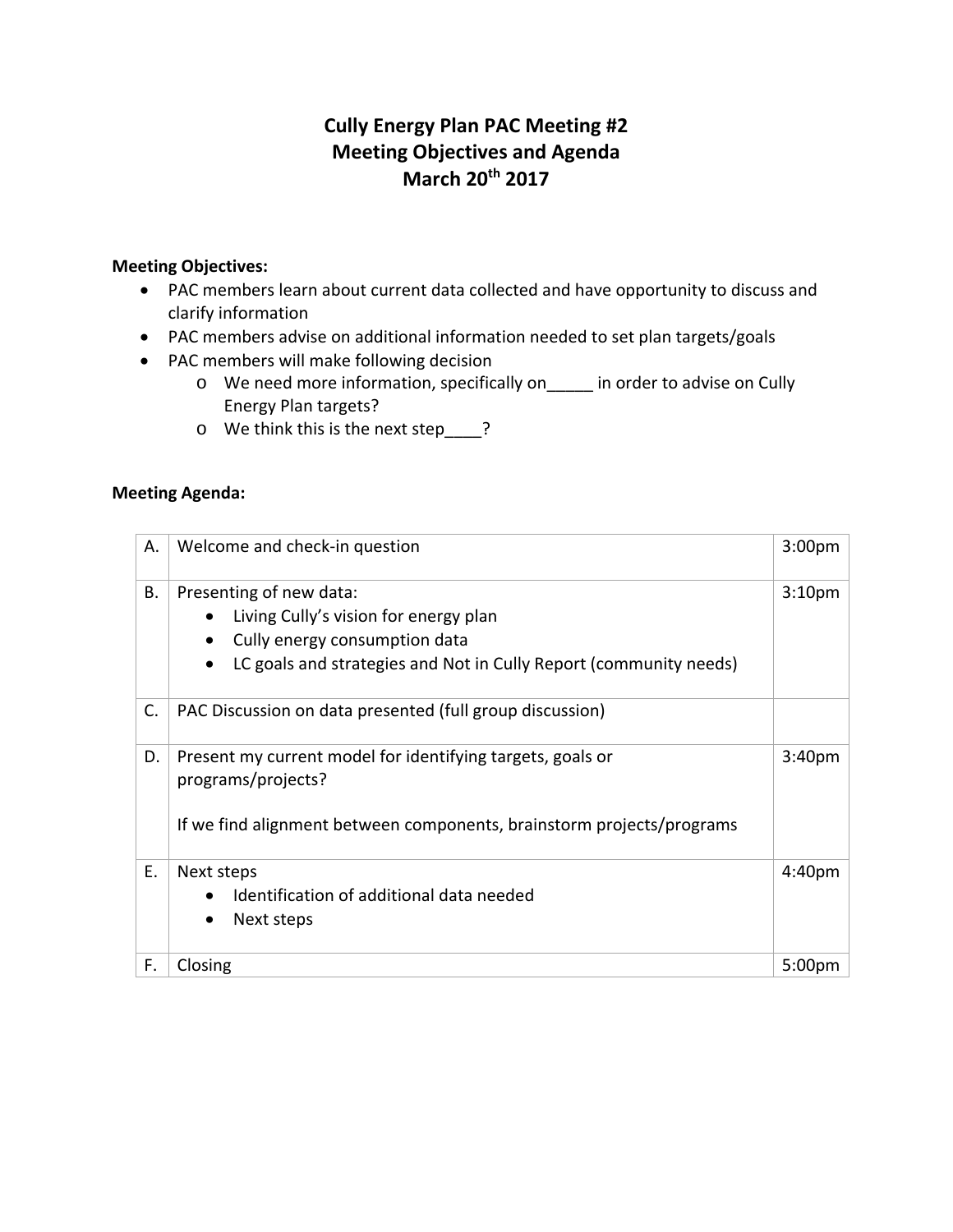# CULLY ENERGY PLAN PAC MTG .  $3 - 20.2017$ Welcome/Bienvenidos



| Event:      | Host Organization: | <b>IIVING</b> |
|-------------|--------------------|---------------|
| Date:       | Start/End Time:    | 14.13         |
| Lead Staff: | Support Staff:     | ER E          |

|                |                         |                     |                                | Are you a volunteer or want to be                                  |
|----------------|-------------------------|---------------------|--------------------------------|--------------------------------------------------------------------|
|                | Less than<br>18yrs old? | Name (First & Last) | <b>Email or Phone Number</b>   | involved with Verde/Living Cully?                                  |
|                | Menos de<br>18 años?    | Nombre y Apellido   | Email o numero de telefono     | Eres un voluntario o quiere<br>involucrarse en Verde/Living Cully? |
| $\mathbf{1}$   | T                       | Lizzie Rubado       | tat.t.g<br>Uzrie rubado@ grece | $\Box$ yes/si                                                      |
| $\overline{2}$ | B                       |                     | groves.az                      | $\Box$ yes/si                                                      |
| 3              |                         | Rayer               | ians-vajue@portlandough for    | $\Box$ yes/si                                                      |
| 4              |                         |                     | gmail·Cem                      | Ayes/si                                                            |
| 5              |                         | Ke<br>A1Me          | O(10)<br>Khaines               | $\exists$ yes/si                                                   |
| 6              | i.                      |                     |                                | $\Box$ yes/si                                                      |
| $\overline{7}$ |                         |                     |                                | $\Box$ yes/si                                                      |
| 8              | $\Box$                  |                     |                                | $\Box$ yes/si                                                      |
|                | n                       | $O\Lambda$          |                                | $\Box$ yes/si                                                      |
| 9              | $\Box$                  |                     |                                | $\Box$ yes/si                                                      |
| 10             | П                       |                     |                                | $\Box$ yes/si                                                      |
| 11             |                         |                     |                                | $\Box$ yes/si                                                      |
| 12             | L.                      |                     |                                | $\Box$ yes/si                                                      |
| 13             | П                       |                     |                                | $\Box$ yes/si                                                      |
| 14             | $\Box$                  |                     |                                | $\Box$ yes/si                                                      |
| 15             | P                       |                     |                                |                                                                    |

Total number of adults: \_\_\_\_\_\_\_\_\_\_\_\_\_\_\_\_

Total partitcipants: \_\_\_\_\_\_